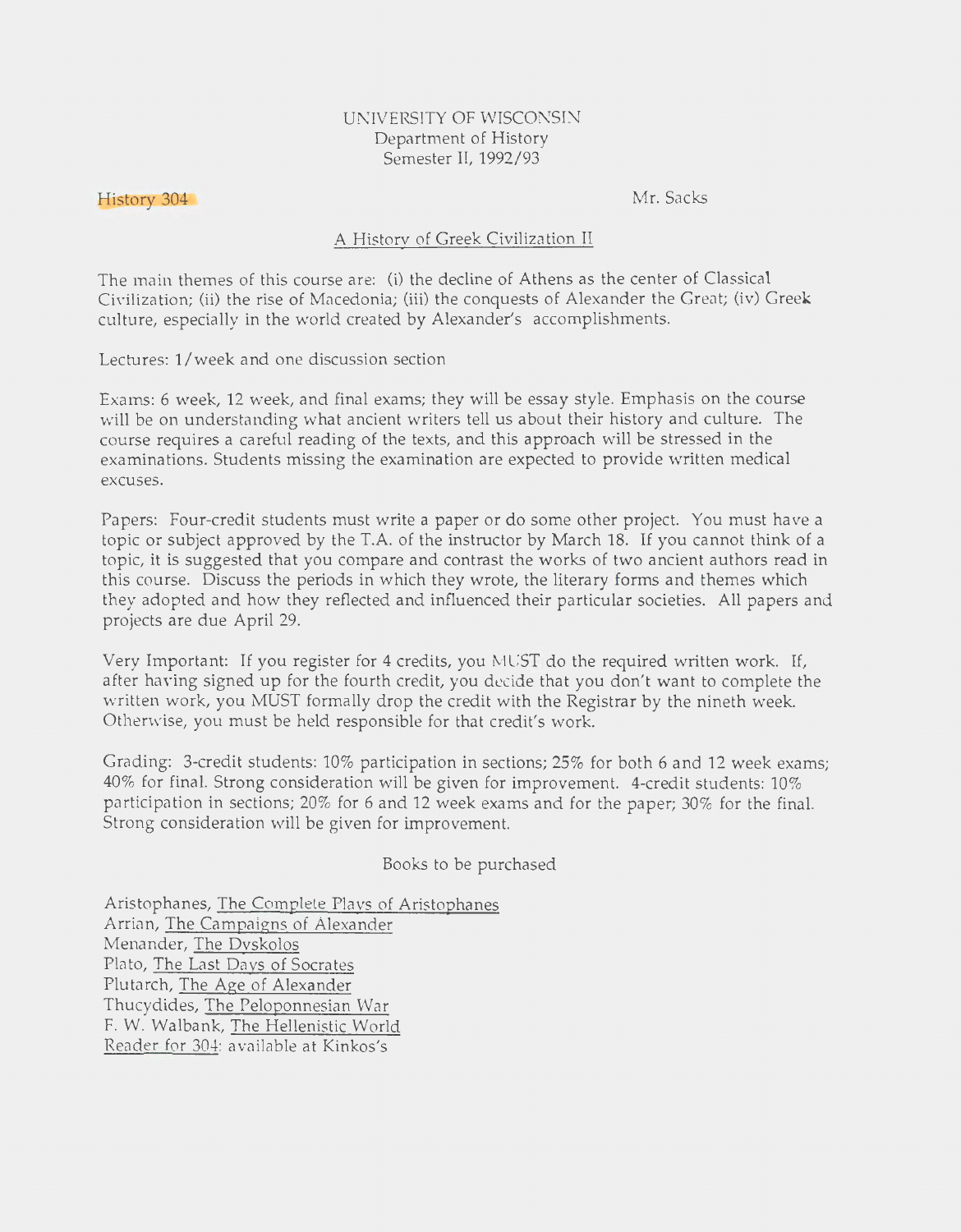## LECTURES

Jan. 21: Introduction and Geographical Background

The Greek World to 432 Thucydides I, Chapters 22-24, 68-69

Jan. 28: The Peloponnesian War: Archidamus' War, 431-421 Thucydides IV 1-41; V 1-24

> Folly and Disaster, 415-403: Thucydides VI 1-32; VII 42-87

- Feb. 4: Social Changes in Athenian Society Thucydides II 14-16; VI 16 Aristophanes, The Congresswomen (The Ecclesiazusae) Reader, 1-17
- Feb. 11: Athens and Socrates The Death of Socrates Aristophanes, The Clouds Plato, The Apology

Platonic Philosophy: Plato, The Phaedo

- Feb. 18: Short-lived Empires: Sparta and Thebes Plutarch, Agesilaus Plutarch, Pelopidas Reader, 18-32
	- Rise of Philip II of Macedon: Plutarch, Demosthenes 3-16 Reader, 33-37
- Feb. 25: The Triumph of Philip Plutarch, Demosthenes 17-22 Reader, 38-46

Alexander: The Early Years Begin reading Plutarch, Alexander

Mar. 4: EXAMINATION on all but Alexander

Mar. 18: Alexander the Great & Mar. 25: Plutarch, Alexander Plutarch, Demosthenes 23-31 Arrian, Anabasis Walbank, 29-45